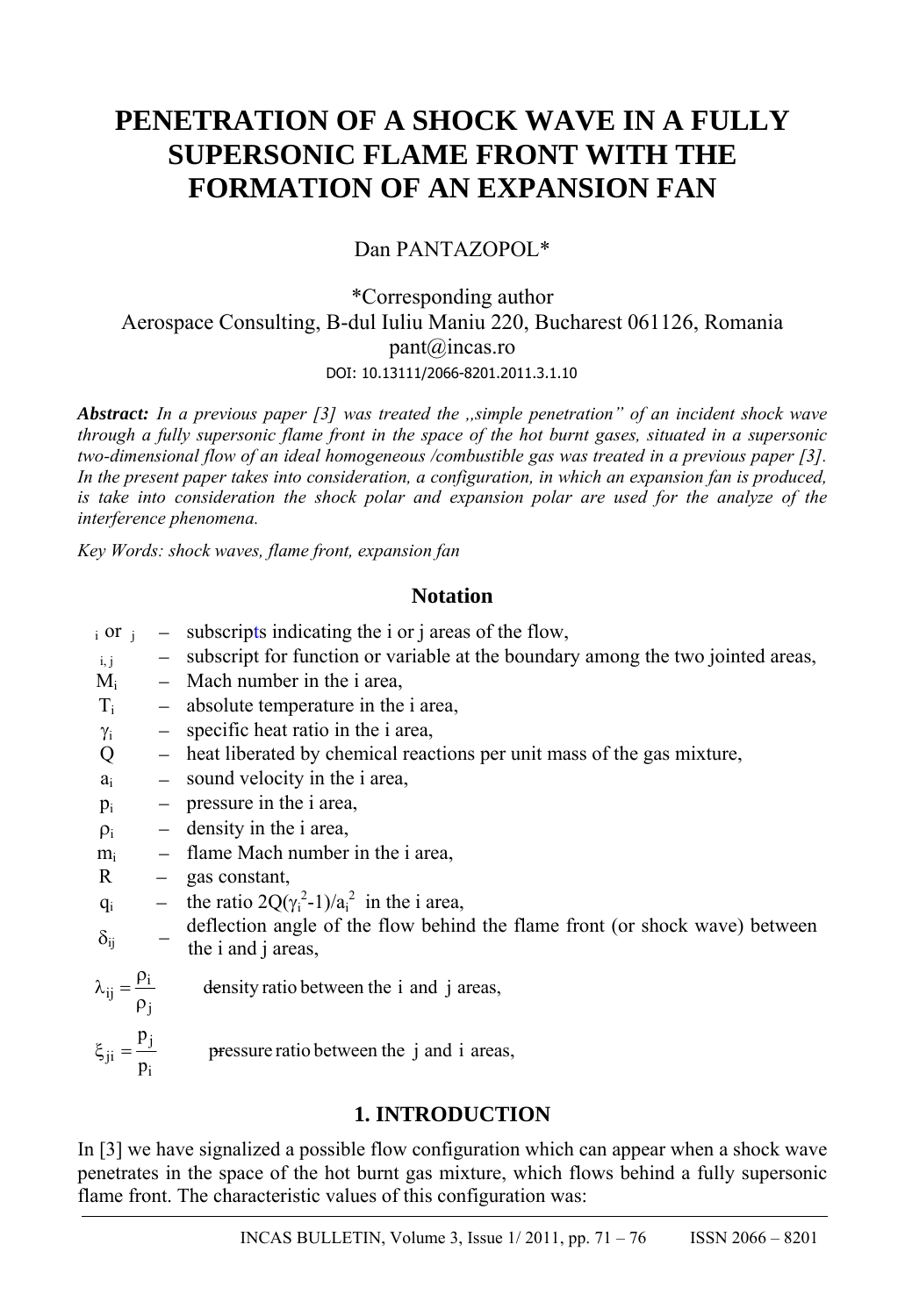$M_1 = 2$ ; T1 = 300<sup>o</sup>C;  $q_1 = 10$ ; R = 287 m<sup>2</sup>/s<sup>2</sup>×<sup>o</sup>C; m<sub>1</sub> = 0.1;  $\xi_{13} = 1.2$ ;

With these characteristics it was obtained the possible configuration named *simple penetration* and having these characteristics, which are similar to those reproduced from [3] in fig. 1.



The polars of this configuration are represented in fig. 2 (from [3]):



#### **2. PENETRATION WITH THE FORMATION OF AN EXPANSION FAN**

In this paper, we will analyze another case, which was signalized in [3], in which the simple penetration of the shock wave is not possible.

As in [3], we will suppose that  $\gamma_1 \cong \gamma_2 \cong 1.4$  and, because of this, the specific heat ratio will be writed without index.

The characteristics values of the gas mixture chosen for the considered case are:

 $M_1=2$ ;  $q_1=12$ ;  $\gamma=1.4$ ;  $R_1=287$ ;  $T_1=300$ ;  $m_1=0.12$ .

Owing to these characteristics, the polar of the shock wave between the 2 and 5 areas can not intersect the polar of the flame front between the 3 and 4 areas (see Fig.1 reproduced from [3]).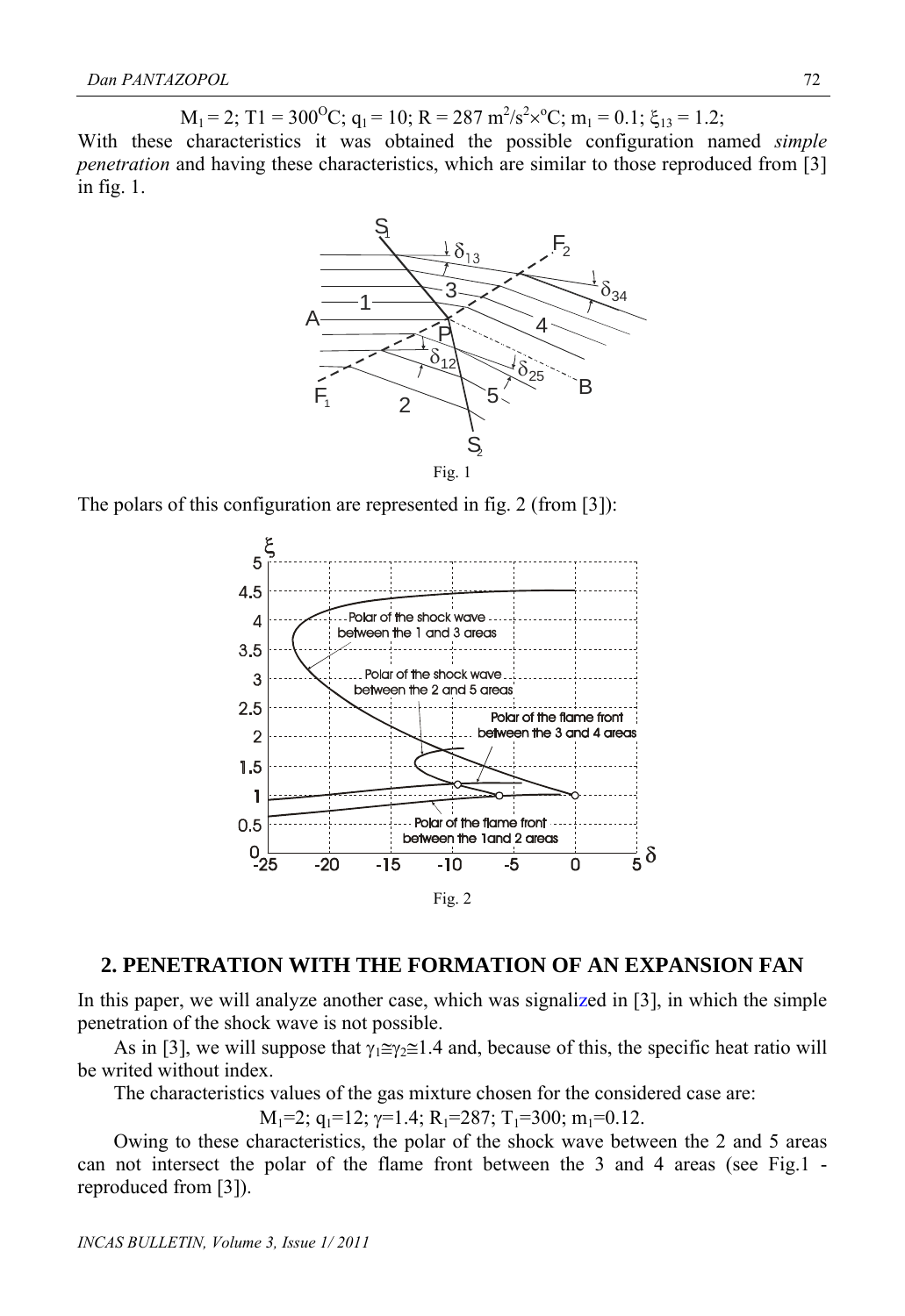

In this case it is not possible to realize the equality between the deflection angles  $\delta_{14}$  and  $\delta_{15}$  and between the pressures  $p_4$  and  $p_5$  as in the case showed in fig. 1 and fig. 2.

We will try to realize these equalities by introducing a Prandtl-Meyer expansion fan after the shock wave which is occurring between the 1 and 3 areas (fig. 5).

If we will take into consideration the polars from Fig. 3, and if instead of the flame front polar between the 3 and 4 areas we will introduce the Pramdtl-Meyer expansion polar, the configuration showed in the Fig. 4. will be obtained.

The configuration of the flow is shown in the Fig. 5



Fig. 4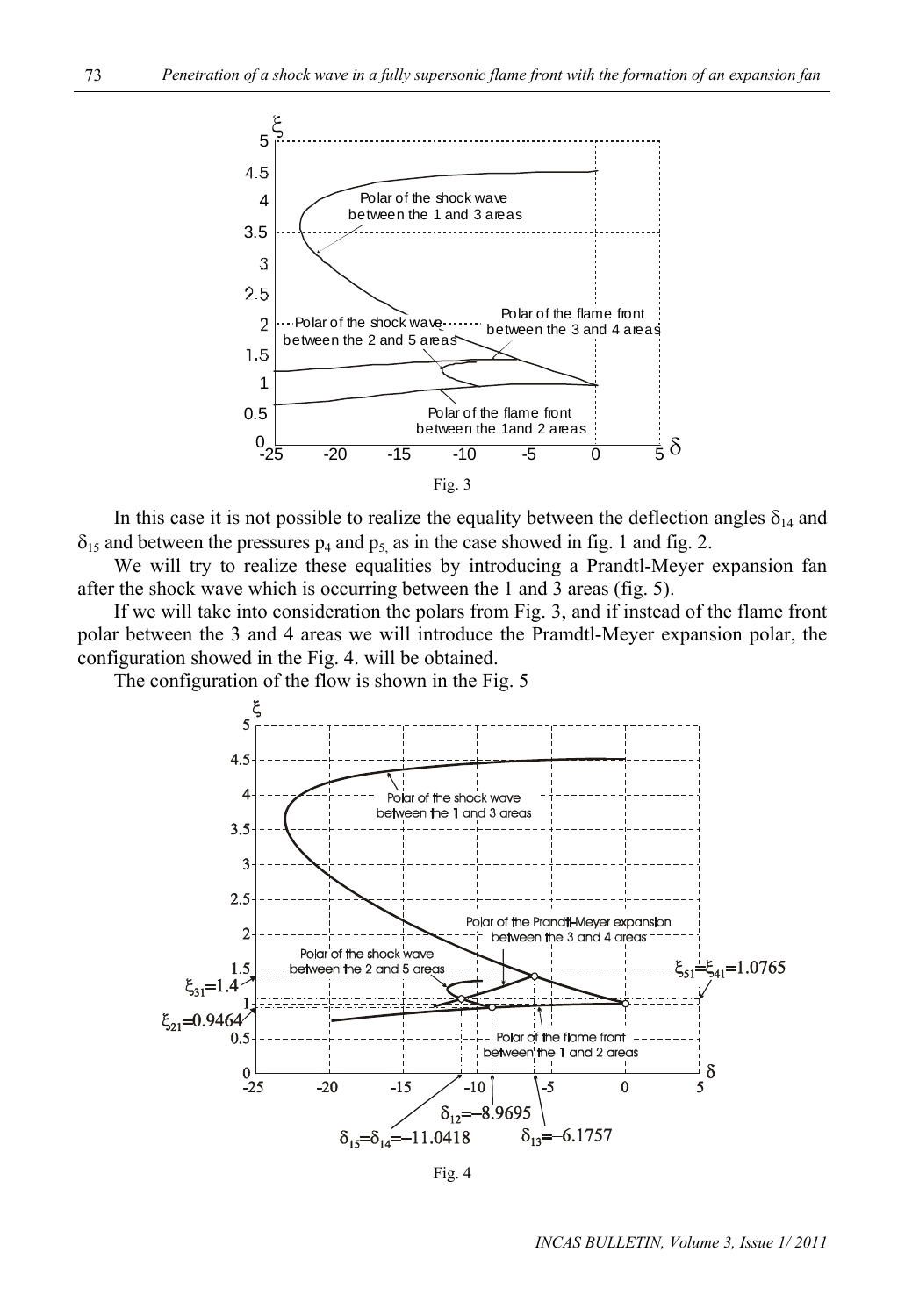

The principal numerical results are presented in the table below.

| Area 2                          | Area 3                          | Area 4                                | Area 5                                |
|---------------------------------|---------------------------------|---------------------------------------|---------------------------------------|
| $M_2 = 1.1657$                  | $M_3 = 1.7793$                  | $M_4 = 1.9500$                        | $M_5 = 1.0624$                        |
| $T_2 = 1039.3$ <sup>o</sup> K   | $T_3 = 330.6^{\circ} K$         | $T_4 = 306.7250 \text{ K}$            | $T_5 = 1078.3 \text{ K}$              |
| $\delta_{12} = -8.9695^{\circ}$ | $\delta_{13} = -6.1757^{\circ}$ | $\delta_{14}$ = -11.0419 <sup>0</sup> | $\delta_{15}$ = -11.0414 <sup>0</sup> |
| $\beta_{12} = 3.4398^\circ$     | $\beta_{13} = -35.4090^{\circ}$ | $\beta_{14} = -28.0191^{\circ}$       | $\beta_{15} = -54.0521$               |
| $\xi_{21} = 0.9464$             | $\xi_{31} = 1.4$                | $\xi_{41} = 1.0765$                   | $\xi_{51} = 1.0765$                   |
| $\lambda_{12} = 3.6606$         | $\lambda_{13} = 0.7872$         | $\lambda_{14} = 0.9498$               | $\lambda_{15} = 3.3390$               |

# **3. THE COMPUTATION RELATIONS**

The above results was got with using the following relations:

#### **3.1.** *For the shock waves*

$$
tg\delta_{ij} = \frac{\xi_{ji} - 1}{\gamma M_i^2 + 1 - \xi_{ji}} \cdot \sqrt{\frac{\frac{2 \cdot \gamma \cdot M_i^2}{\gamma + 1} - \frac{\gamma - 1}{\gamma + 1} - \xi_{ji}}{\xi_{ji} + \frac{\gamma - 1}{\gamma + 1}}}
$$
(1)

$$
M_{j}^{2} = \frac{\left[ (\gamma + 1)\xi_{ji} + (\gamma - 1) \right] M_{i}^{2} - 2(\xi_{ji}^{2} - 1)}{\xi_{ji} \left[ (\gamma - 1)\xi_{ji} + (\gamma + 1) \right]},
$$
\n(2)

$$
\sin(\beta_{ij}) = \sqrt{\frac{\xi_{ji}(\gamma + 1) + (\gamma - 1)}{2\gamma M_i^2}},
$$
\n(3)

$$
T_{j} = T_{i} \frac{(\gamma - 1)\xi_{ji} + (\gamma + 1)}{(\gamma + 1)\xi_{ji} + (\gamma - 1)},
$$
\n(4)

$$
\lambda_{ij} = \frac{(\gamma - 1)\xi_{ji} + (\gamma + 1)}{(\gamma + 1)\xi_{ji} + (\gamma_{-} - 1)}.
$$
\n(5)

*INCAS BULLETIN, Volume 3, Issue 1/ 2011*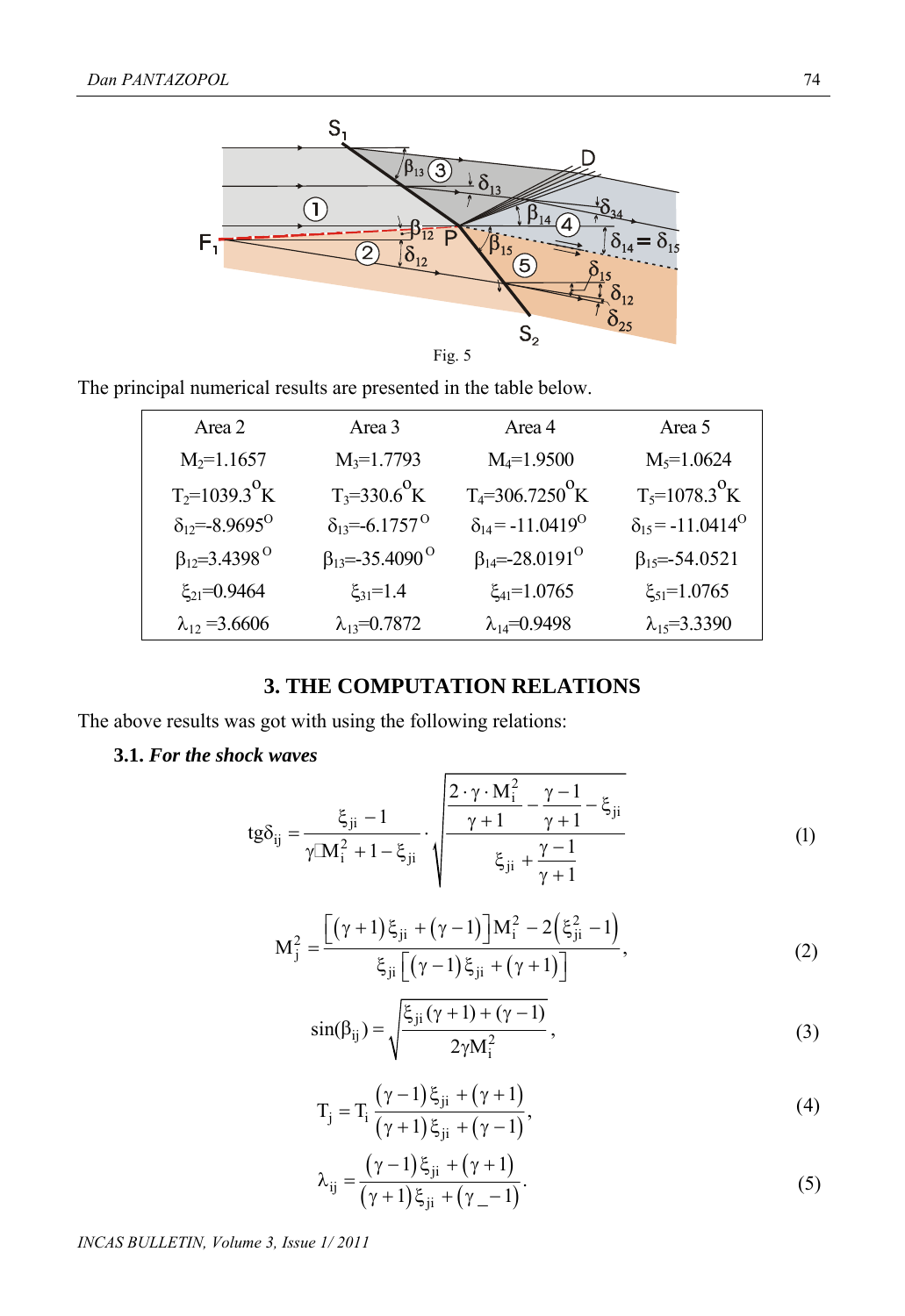### **3.2.** *For the expansion fan*

$$
\delta_{ij} = -\sqrt{\frac{\gamma+1}{\gamma-1}} \left[ a \tan \sqrt{\frac{(\gamma-1)M_i^2 - (\gamma+1)\xi_{ji}^{\frac{\gamma-1}{\gamma}} + 2}{(\gamma+1)\xi_{43}^{\frac{\gamma-1}{\gamma}}} - a \tan \sqrt{\frac{\gamma-1}{\gamma+1}(M_i^2 - 1)} \right] + \frac{\frac{\gamma-1}{\gamma}}{(\gamma+1)M_i^2 - (\gamma+1)\xi_{43}^{\frac{\gamma-1}{\gamma}}} - a \tan \sqrt{(M_i^2 - 1)},
$$
\n
$$
(\gamma_1 - 1)\xi_{ji}^{\frac{\gamma-1}{\gamma}} - a \tan \sqrt{(M_i^2 - 1)},
$$
\n(6)

$$
M_{j}^{2} = \frac{(\gamma - 1)M_{i}^{2} - 2\left(\xi \frac{\gamma - 1}{\gamma} - 1\right)}{(\gamma - 1)\xi \frac{\gamma - 1}{\gamma i}} \tag{7}
$$

$$
\beta_{ik} = \delta_{ij} + \beta_{jk} = \delta_{ij} + a \sin\left(\frac{1}{M_j}\right),\tag{8}
$$

$$
\frac{T_j}{T_i} = \xi_{ji}^{\frac{\gamma - 1}{\gamma}},\tag{9}
$$

$$
\lambda_{ik} = \lambda_{ij} [\lambda_{jk} = \lambda_{ij} \left[ \xi_{kj} \frac{1}{\gamma} \right].
$$
 (10)

#### **3.3.** *For the combustion wave*

$$
tg\delta_{ij} = \frac{1 - \xi_{ji}}{\gamma M_i^2 + 1 - \xi_{ji}} \sqrt{\frac{2 \cdot \gamma \cdot M_i^2}{\gamma + 1} \cdot \left[1 + \frac{\gamma \cdot (\gamma - 1) \frac{Q}{a_i^2}}{1 - \xi_{ji}}\right] - 1},
$$
(11)

In [3] it was shown that we can admit the relation:  $m_i/m_j = (T_i/T_j)$  $\frac{3}{2}$ , (12)

$$
M_j^2 = \frac{\gamma \cdot R \cdot T_i \cdot \left[ M_i^2 + \left( \lambda_{ij}^2 - 1 \right) \cdot m_i^2 \right]}{\gamma \cdot R \cdot T_j},
$$
\n(13)

$$
\beta_{ij} = a \sin\left(\frac{m_i}{M_i}\right),\tag{14}
$$

*INCAS BULLETIN, Volume 3, Issue 1/ 2011*